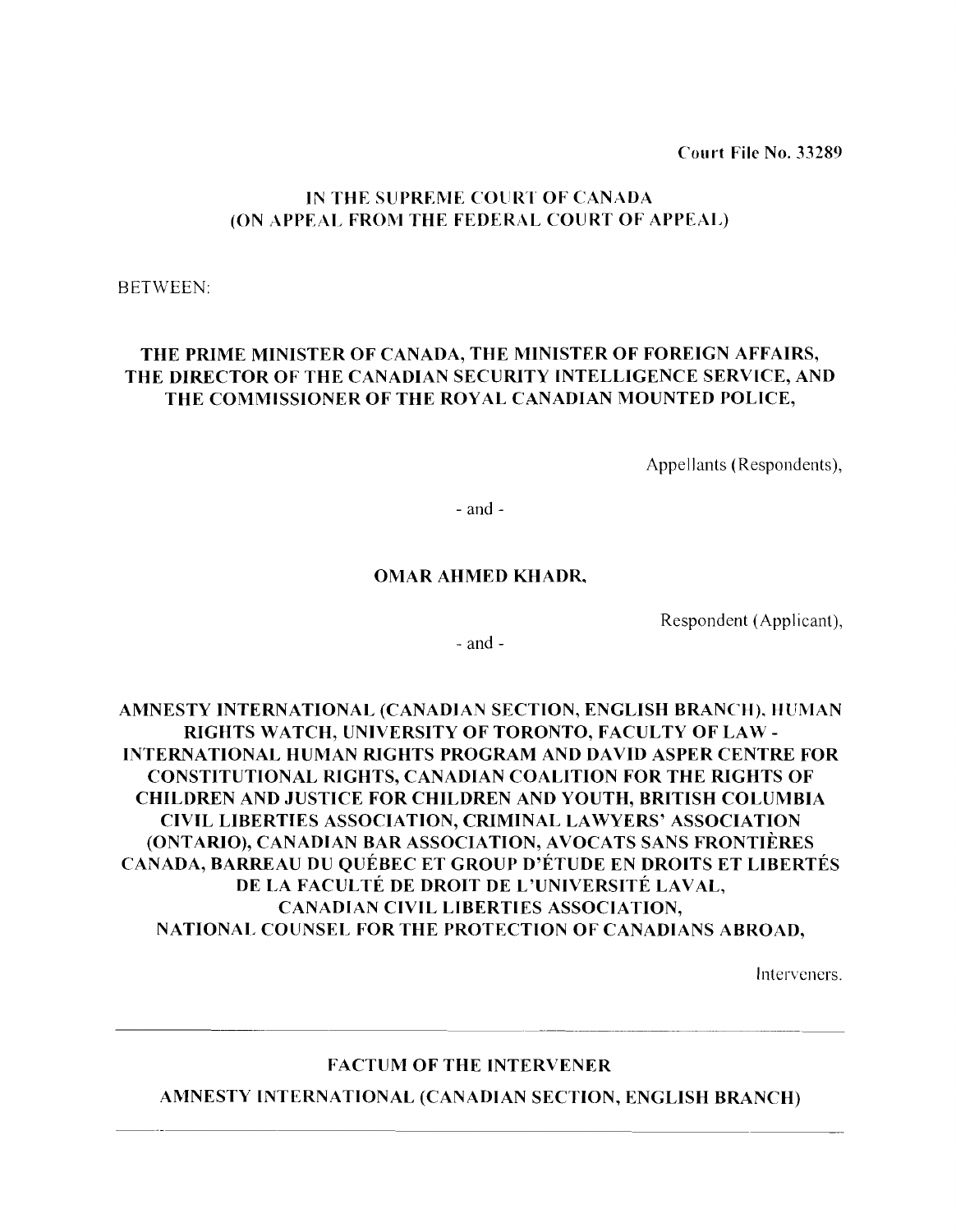## **Thompson Dorfman Sweatman LLP**

Barristers and Solicitors 2200 - 201 Portage Avenue Winnipeg MB R3B 3L3 **Sacha R. Paul**  Tel: (204) 934 - 2571 Fax: (204) 934 - 0571 Email: srp@tdsJaw.com Solicitors for the intervener Amnesty Intemational (Canadian Section, English Branch)

### **Department of Justice Canada**

Room 1161, Bank of Canada 234 Wellington Street Ottawa, ON KIA OH8 **Per: Robert Frater/Doreen C. Mueller Jeffrey G. Johnston**  Tel: (613) 957-4763 Fax: (613) 954-1920 Email: rfrater@justice.qc.ca doreen.mueller@justice.gc.ca j effrey.johnston@justice.gc.ca Counsel for the Appellants (Respondents)

### **Parlee McLaws LLP**

Barristers & Solicitors 1500 Manulife Place 10180 - 101 Street Edmonton, AB T5K 4K 1 **Per: Nathan J. Whitling & Dennis Edney**  Tel: (780) 423-8658 Fax: (780) 423-2870 Email: nwhitling@parlee.com dedney@shaw.ca Counsel for the Respondent (Applicant)

John Norris Barrister & Solicitor 100 - I 16 Simcoe Street Toronto, ON M5H 4E2 Tel: (4 16) 596-2960

Communit~ **Legal Services (Ottawa-Cen trc)**  422 - I Nicholas Street

Ottawa, ON K1N 7B7

### **Michael Bossin**

Tel: (613) 241-7008 Fax: (613) 241-8680 Email: BossinM@lao.on.ca Ottawa Agent for the intervener Amnesty Intemational (Canadian Section, English Branch)

### **Department of Justice Canada**

Room I 161, Bank of Canada 234 Wellington Street Ottawa, ON K 1A OH8 **Per: Robert Frater**  Tel: (613) 957-4763 Fax: (613) 954-1920 Email:  $rfrater(\omega)$ justice.qc.ca Agent for the Appellants (Respondents)

### **Lang Michener LLP**

Barristers & Solicitors 300, 50 O'Connor Street Ottawa, ON KIP 6L2

### **Per: Marie-France Major**

Tel: (613) 232-7171 Fax: (613) 231-3191 Email: mmajor( $\omega$ langmichener.ca Agent for the Respondent (Applicant)

### **Lang Michener LLP**

Barristers & Solicitors 300, 50 O'Connor Street Ottawa, ON KIP 6L2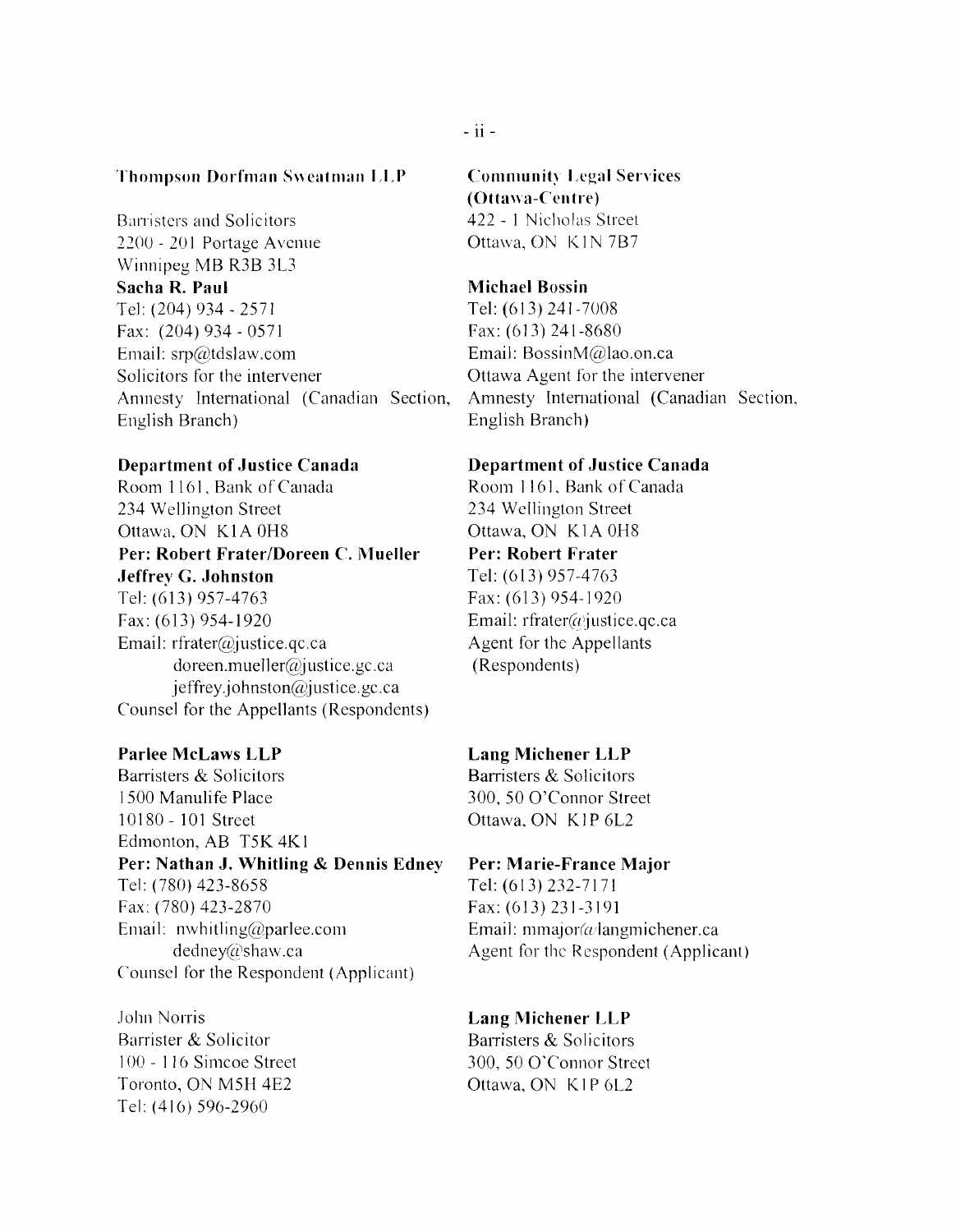Fax:  $(416)$  596-2598 Counsel for Human Rights Watch, University of Toronto. Faculty of Law - Internationa] Human Rights Program and David Asper Centre for Constitutional Rights

### **Justice for Children and Youth**

1203 - 415 Yonge Street Toronto, ON M5B 2E7 **Per: Emily Chan**  Tel: (416) 920-1633 Fax: (416) 920-5855 Email: chane@lao.on.ca Counsel for Canadian Coalition for the Rights of Children and Justice for Children and Youth

### **Arvay Finlay**

Barristers & Solicitors 1350 - 355 Burrard Street Vancouver, BC V6C 2G8

**Per: Joseph J. Arvay, Q.c.**  Tel: (604) 689-4421 Fax: (604) 687-1941 Email: jarvay@arvayfinlay.com Counsel for British Columbia Civil Liberties Association

### **Greenspan Humphrey Lavine**

Barristers & Solicitors 15 Bedford Road Toronto. ON M5R 2.17

### **Per: Brian H. Greenspan**

Tel: (416) 868-1755 Fax:  $(416) 868 - 1990$ Email: bhg $\widehat{a}$ 15bedford.com Counsel for Criminal Lawyers' Association (Ontario)

### **Per: I\larie-France Major**

Tel: (613) 232-7171 Fax: (613) 231-3191 Email: mmajor( $a$ 'langmichener.ca

Agent for Human Rights Watch, University of Toronto. Faculty of Law - International Human Rights Program and David Asper Centre for Constitutional Rights

### **South Ottawa Community Legal Services**

406 - 1355 Bank Street Ottawa, ON K 1H 8K7 **Per: Chantal Tie**  Tel: (613) 733-0140 Fax: (613) 733-0401

Agent for Canadian Coalition for the Rights of Children and Justice for Children and Youth

### **Hameed Farrokhzad LLP**

Barristers & Solicitors 43 Florence Street Ottawa, ON K2P OW6

### **Per: Yavar Hameed**

Tel: (613) 232-2688 ext. 228 Fax: (613) 232-2680 Emai1: yhameed@hellnet.ca Agent for British Columbia Civil Liberties Association

### **Gowling Lafleur Henderson LLP**

Barristers & Solicitors 2600 - 160 Elgin Street Box 466 Station "D" Ottawa, ON KIP 1C3 **Per: Brain A. Crane, Q.c.**  Tel: (613) 233-1781 Fax: (613) 563-9869 Email: brian.crane@gowlings.com Agcnt for Criminals Lawyers' Association (Ontario)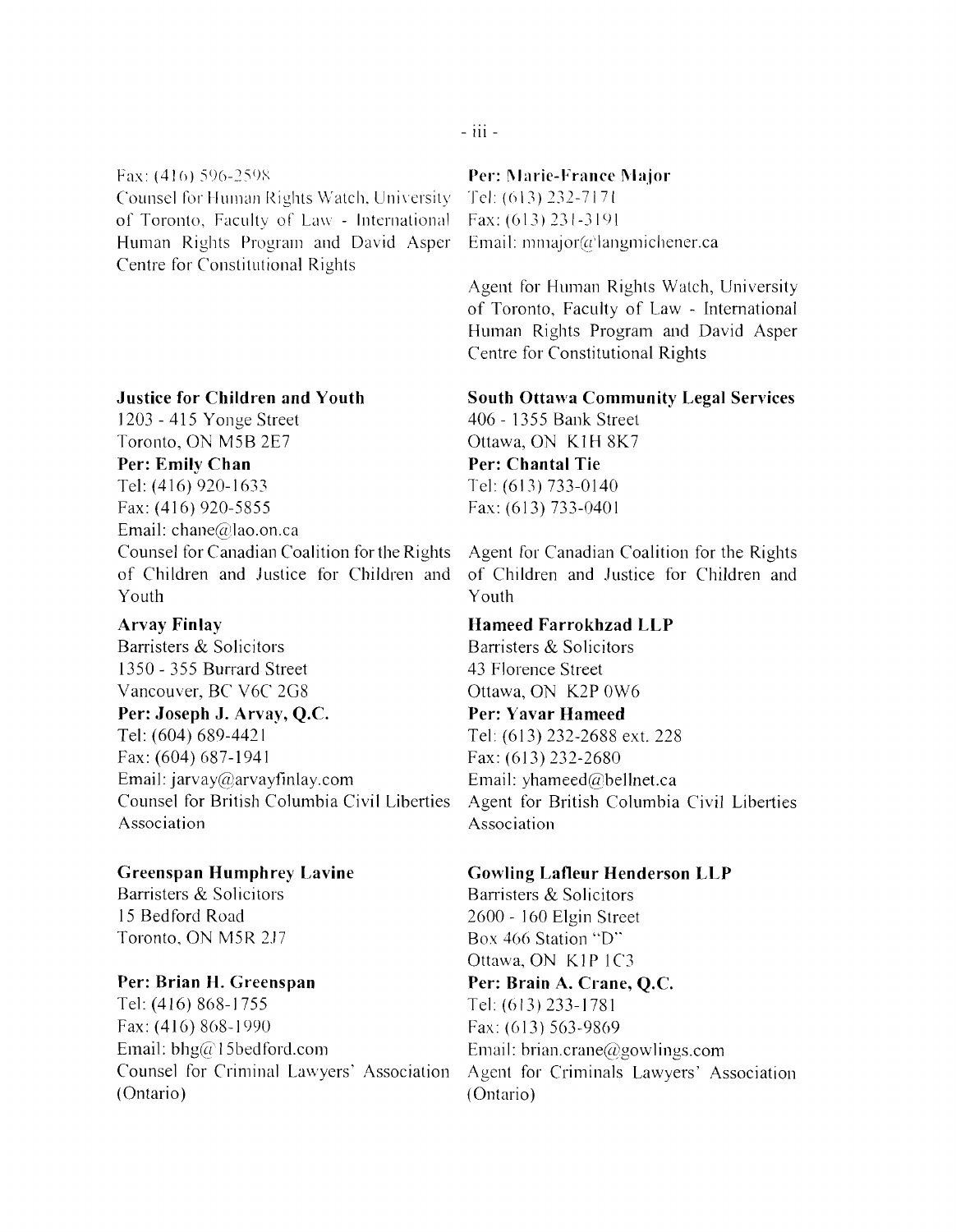### \Yaldman & Associates

Barristers & Solicitors 281 Eglinton Ayenue East Toronto, ON M4P 1L3 Per: Lorne Waldman Tel: (416) 482-6501 Fax: (416) 489-9618 Email: lawa1d@web.apc.org Counsel for the Canadian Bar Association

### McCarthy Tetrault, s.e.n.c.r.l., s.r.I.

2500 - 2000 rue De la Gaucherière Ouest Montréal, Quebec H3B 0A2 Per: Simon v. Potter Te;: (514) 397-4268 Fax: (514) 875-6246 Email: spotter@Mccarthy.ca Counsel for Avocats sans frontières Canada, Barreau du Québec et Group d'étude en droits et libertés de la Faculté de droit de l'Universite Laval Marlys Edwardh Barristers Professional Cowling Lafleur Henderson LLP Corporation Barristers & Solicitors 20 Dundas Street West Suite 1100 Toronto, ON M5G 2G8 Per: Marlys A. Edwardh Tel: (416) 597-9400 Fax: (416) 597-0070 Email: edwardh@marlyseclwardh.com Counsel for Canadian Civil Liberties Association Amsterdam & Peroff Barristers & Solicitors 35 Alvin Avenue Toronto, ON M4T 2A7 Per: Dean Peroff

Tel: (416) 367-4100 Fax: (416) 367-0076 Email:  $\text{peroff}(a)$ amperlaw.com Counsel for National Counsel for the Protection of Canadians Abroad

### $-$  iv  $-$

### Gowling Lafleur Henderson LLP

Barristers & Solicitors  $2600 - 160$  Elgin Street Box 466 Station "D" Ottawa. ON KIP IC3 Per: Henry S. Brown, Q.c. Tel: (613)233-1781 Fax: (613) 788-3433 Email: henry.brown@gowlings.com Agents for the Canadian Bar Association

Barristers & Solicitors 2600 - 160 Elgin Street Box 466 Station "D" Ottawa, ON KIP 1C3 Per: Brain A. Crane, Q.c. Tel: (613) 233-1781 Fax: (613) 563-9869 Email: brian.crane@gowlings.com Agents for Canadian Civil Liberties Association Lang Michener LLP Barristers & Solicitors 300. 50 O'Connor Street Ottawa. ON KIP 6L2 Per: Eugene Meehan, Q.C. Tel: (613) 232-7171 Fax: (613) 231-3191 Email: emeehan $@$ langmichener.ca Agents for National Counsel for the Protection of Canadians Abroad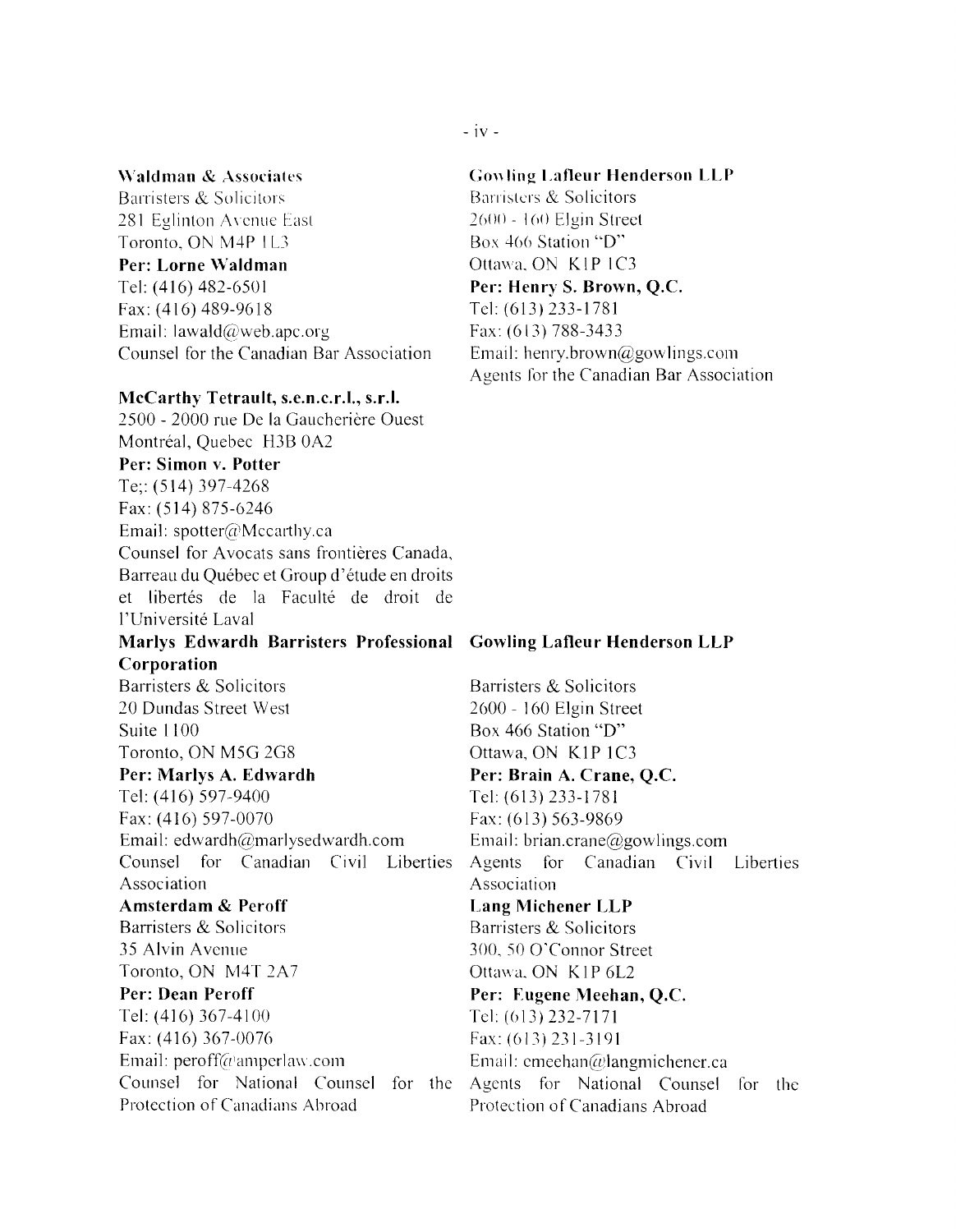### IN THE SUPREME COURT OF CANADA (ON APPEAL FROM THE FEDERAL COURT OF APPEAL)

BETWEEN:

# THE PRIME MINISTER OF CANADA, THE MINISTER OF FOREIGN AFFAIRS, THE DIRECTOR OF THE CANADIAN SECURITY INTELLIGENCE SERVICE, AND THE COMMISSIONER OF THE ROYAL CANADIAN MOUNTED POLICE.

Appellants (Respondents),

- and-

### OMAR AHMED KHADR,

Respondent (Applicant),

# AMNESTY INTERNATIONAL (CANADIAN SECTION. ENGLISH BRANCH), HUMAN RIGHTS WATCH, UNIVERSITY OF TORONTO, FACULTY OF LAW INTERNATIONAL HUMAN RIGHTS PROGRAM AND DAVID ASPER CENTRE FOR CONSTITUTIONAL RIGHTS, CANADIAN COALITION FOR THE RIGHTS OF CHILDREN AND JUSTICE FOR CHILDREN AND YOUTH. BRITISH COLUMBIA CIVIL LIBERTIES ASSOCIATION, CRIMINAL LAWYERS' ASSOCIATION (ONTARlO), CANADIAN BAR ASSOCIATION. AVOCATS SANS FRONTIERES CANADA, BARREAU DU QUEBEC ET GROUP D'ETUDE EN DROITS ET LIBERTES DE LA FACULTÉ DE DROIT DE L'UNIVERSITÉ LAVAL, CANADIAN CIVIL LIBERTIES ASSOCIATION, NATIONAL COUNSEL FOR THE PROTECTION OF CANADIANS ABROAD.

Interveners.

### TABLE OF CONTENTS

Page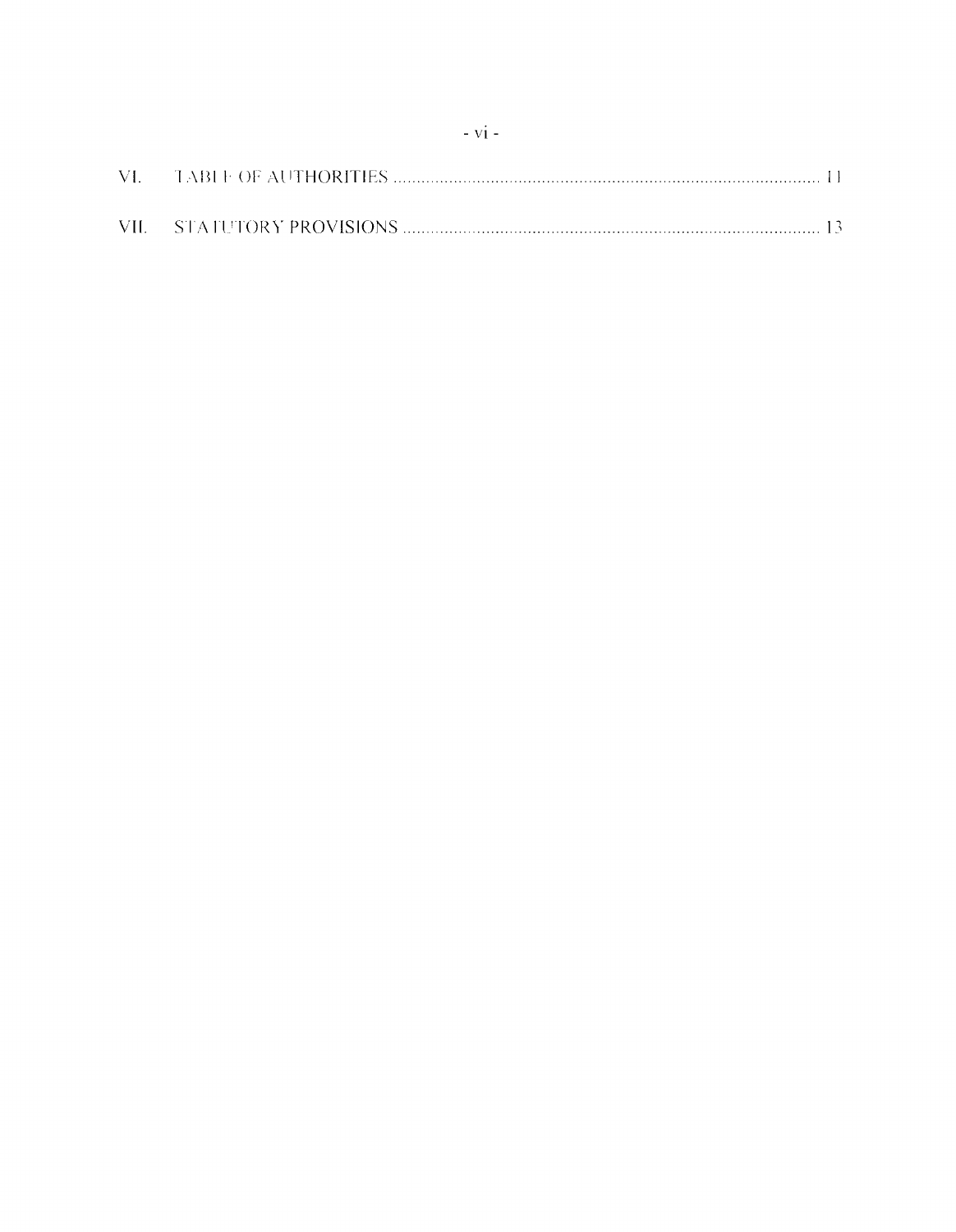### I. STATEMENT OF FACTS

1. When a Canadian citizen, detained abroad, asks that his/her own government take steps to secure that citizen's repatriation, s. 7 of the Charter of Rights and Freedoms requires that the government consider the request in accordance with the rules ofnatural justice and do so in a manner that actively seeks to conform to Canada's international human rights obligations. At a minimum, these rules require that the detained citizen be afforded the right to be heard and to receive adequate reasons when a decision is made on the repatriation request. Further, any such decision is reviewable on the merits on a reasonableness standard.

2. Other parties or interveners argue that s. 7 includes a "duty to protect" and/or that s. 24 of the Charter justifies a *mandamus*-like order compelling the Appellants to seek Mr. Khadr's repatriation. This intervener, Amnesty International (Canadian Section, English Branch) ("Amnesty"), supports these arguments. In the event that this Honourable Court does not accept the "duty to protect" and/or the submissions of the Respondent on s. 7, Amnesty provides an alternative s.7 argument to justify the "repatriation order." It is submitted that this case should be seen through an "administrative law" lens. Mr. Khadr's request for repatriation was not considered in a fair manner. He was not afforded a meaningful right to be heard and the reasons provided were inadequate. Further, the decision made was unreasonable.

 $\overline{3}$ . With respect to remedy, Amnesty submits that a s. 24 repatriation order is the logical extension ofthe simple administrative law remedy of *certiorari.* If a decision is quashed because it was unreasonable, it is open to this Honourable Court to make a s. 24 order to take the "next step" and compel the government to request a detained citizen's repatriation as opposed to remitting the matter back for reconsideration by the decision-maker. Accordingly, this appeal should be dismissed.

### **II. QUESTIONS IN ISSUE**

4. With respect to the issues raised by the Appellants, Amnesty's position is that Mr. Khadr's s. 7 rights were violated on the basis that the process used to consider Mr. Khadr's request for repatriation was contrary to the rules of natural justice. Further, the remedy ordered was appropriate.

- 1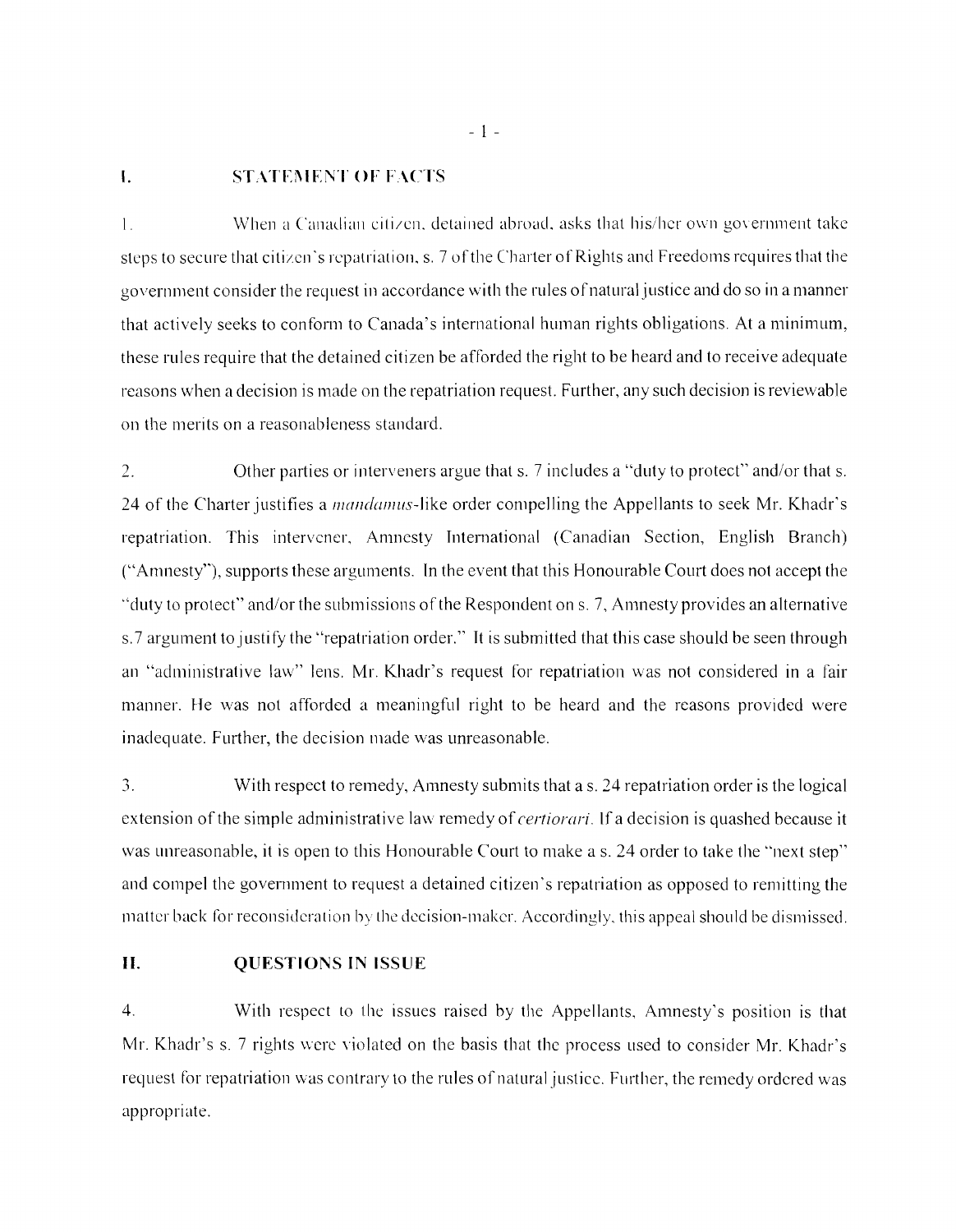### **III.** ARGUMENT

### "Life, Liberty and Security of the Person" Interests are Engaged  $A)$

5. Amnesty contends that the s. 7 "life, liberty, and security of the person" interests of Canadian citizens detained abroad, like Mr. Khadr, are engaged in this case. The trigger for s. 7 is a request by the detained citizen for repatriation. [n this particular case, Mr. Khadr made his desire to return home clear to Canadian officials. On March 19,2005, Canadian officials visited Mr. Khadr in Guantánamo Bay (GTMO). The officials wrote, "[Mr. Khadr] admitted that he had thoughts of suicide at the beginning of his incarceration, but he no longer feels that way. *He has hope for the future with a desire of someday being transferred to Canada:*"<sup>1</sup> Further, on December 15, 2005, another visit occurred. There are two matters of importance in this Welfare Visit Report. The Canadian officials wrote:

> "[Mr. Khadr] believed that the [Government of Canada] is not doing anything for him. *He wants his government to bring him back home. He wonders why Canada cannot help him like the Brits helped their detained citizens.* He indicated that the UK did not believe that the Military Commission would be fair to their citizens and they took care of it by bringing them back to their country of nationality. $v^2$

> ·'[Mr. Khadr] wants his country to support him and help him get out. *He wants the [Government of Canada] to take him back to Canada and give his rights hock to him. He feels that there are no doubts that he would be better off in Canada even in a Canadian jail.* He asked, 'how does the Government of Canada feel about the Military Commission? How is the GOC going to help me?' He wants me to bring him information on what the GOC is doing for him in securing his safe return." $^3$

6. While the Canadian government does not hold the key to Mr. Khadr's cell, the government need not be the party actually meting out human rights abuses for s. 7 liberty or security of the person interests to be engaged. As held in *Suresh,* there need only be "a sufficient causal

<sup>&</sup>lt;sup>1</sup> Joint Record ("JR"). Vol. IV. p. 514 (Robertson Affidaxit at Exhibit K. para. 7).

 $^{2}$  JR, Vol. IV, p. 534 (Robertson Affidavit at Exhibit L. para 37).

<sup>&</sup>lt;sup>3</sup> JR, Vol. IV, p. 535 (Robertson Affidavit at Exhibit L. para 42). In addition, after the decision was made, Mr Khadr's counsel requested that Mr. Khadr be repatnated: see July 28, 2008 letter from Parlee McLaws LLP to the Prime Minster (JR, Vol. III, p. 482-485 ).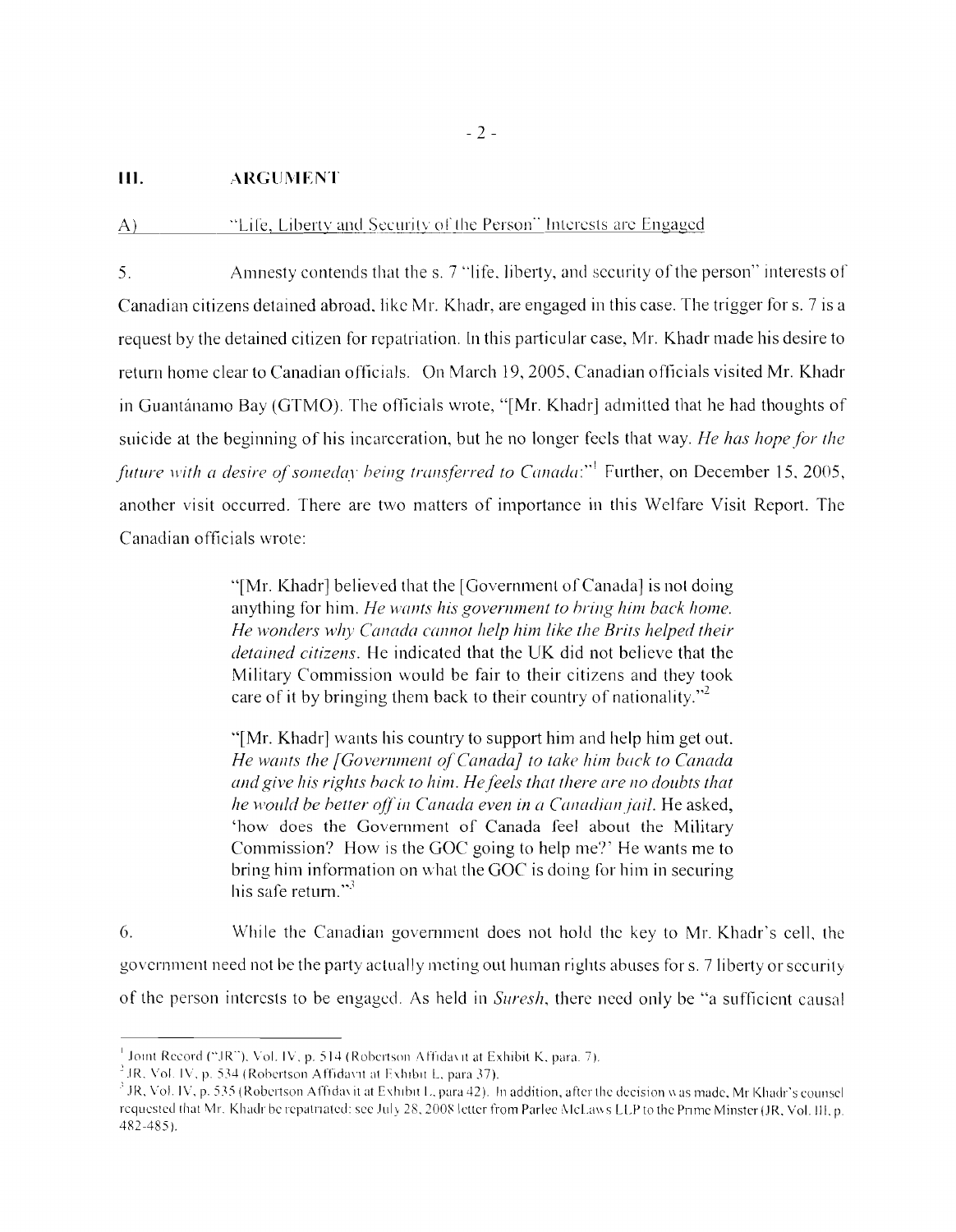connection between our government's participation and the deprivation ultimately effected" for s. 7 to be engaged.<sup>4</sup> The "causal connection" in this case arises in two ways. First, the government knew or ought to have known that Mr. Khadr's basic human rights were being breached. The breaches include the following:

- Mr. Khadr's detention at GTMO with other adults was in breach of article 37(c) of  $(a)$ the Convention on the Rights of the Child (CRC) which requires that children who are "deprived of liberty...be separated from adults."<sup>5</sup>
- Mr. Khadr has been prohibited from maintaining contact with his family during his  $(b)$ detention in GTMO in breach of Article 37(c) of the CRC.<sup>6</sup>
- Mr. Khadr could not initially challenge the legality of his detention at GTMO by  $(c)$ *habeas corpus* contrary to Article 37(d) of the CRC and Article 9(4) of the International Covenant on Civil and Political Rights (ICCPR).
- The procedural rules for the military commission where Mr. Khadr faced the  $(d)$ possibility of trial violated Common Article 3 of the *Geneva Conventions* and Article 14 of the ICCPR.<sup>8</sup>
- Mr. Khadr was subjected to the "frequent flyer program," an abusive sleep  $(e)$ deprivation technique intended to induce him to talk prior to his interrogation by Canadian officials in breach of the United Nations Convention against Torture and

<sup>&</sup>lt;sup>4</sup> Suresh v. Canada (Minister of Citizenship and Immigration), [2002] 1 S.C.R. 3 at para. 54 (Respondent's Book of Authorities ("RBA") Tab 521. To similar effect is *Hicks v. Ruddock*, [2007] FCA 299 [Appellants' Book of Authorities ("ABA") at paras. 36-50.

Khadr v. Canada (Prime Minister), 2009 FC 405 at para. 60 ("Trial Decision") (JR, Vol. I, p. 34-35). See also Article  $10(2)(b)$  of the ICCPR.

 $^{\circ}$  Trial Decision at para, 60 (JR, Vol. 1, p. 34-35).

Canada y, Khadr, [2008] 2 S.C.R. 125 at paras. 22, 25 (RBA Tab 12): Trial Decision, para. 60 (JR, Vol. L.p. 34-35).

 $^8$  Canada v Khadr, [2008] 2 S.C.R. 125 at paras. 23, 25 (RBA Tab 12). Military Commissions continue to fall short of international standards for reasons including; they involve military trial of civilians by tribunals that are part of the executive, notwithstanding that the ordinary civilian criminal courts continue normal operations (Article 14 ICCPR); they deprive individuals of the right to equal protection of the law on prohibited grounds of discrimination, as their lesser institutional. procedural and evidentiary protections apply only to non-nationals (Articles 2, 14, 26 ICCPR); and they can lead to imposition of the death penalty following unfair trial (Articles 6, 14 ICCPR).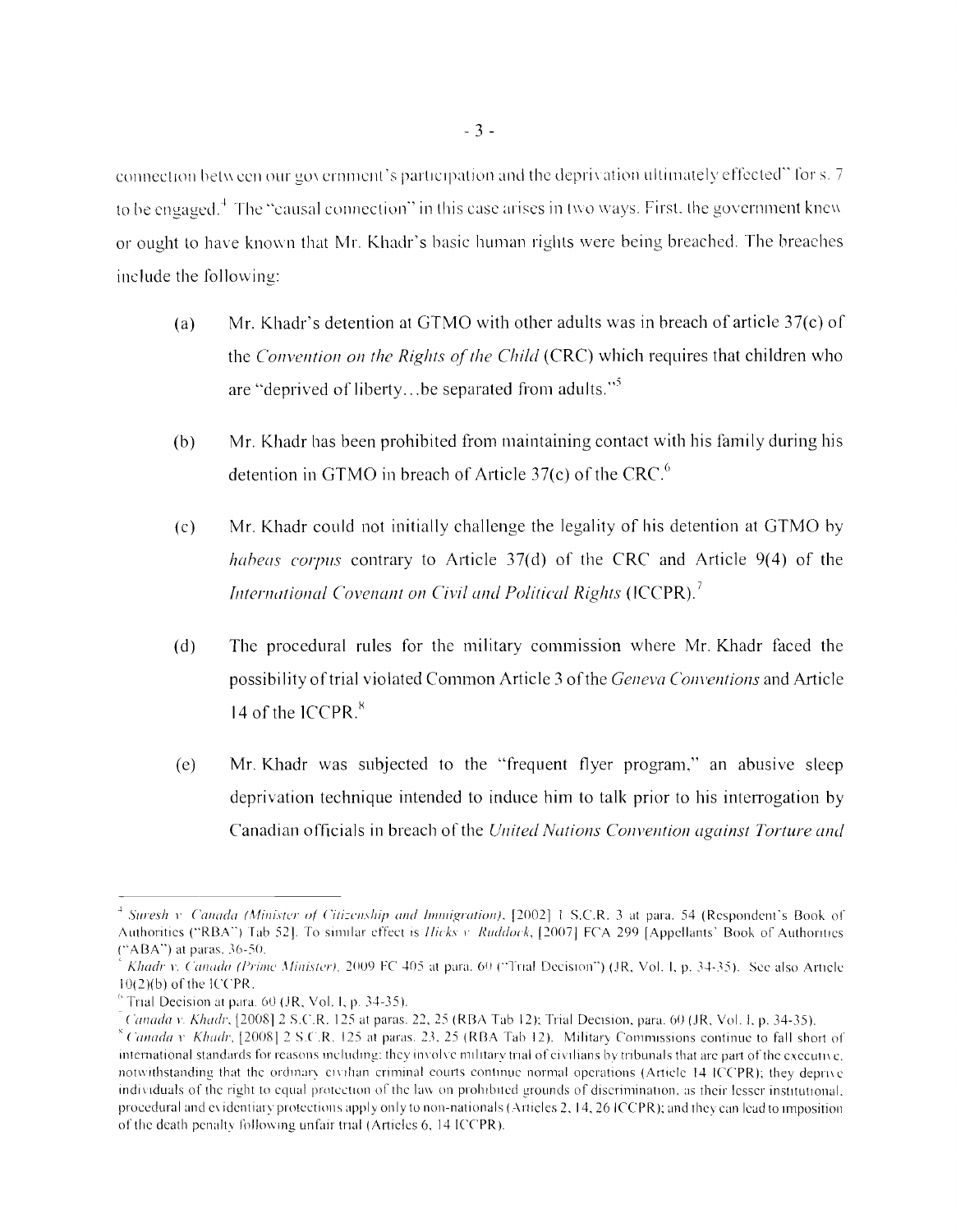Other Cruck Inhuman or Degrading Treatment (CAT),<sup>9</sup> Article 7 of the ICCPR and Article 37 (a) of the CRC.<sup>10</sup>

- Canadian officials passed the information obtained from this interrogation of  $(f)$ Mr. Khadr to the United States authorities for use against him in breach of Article 15 of the  $CAT<sup>11</sup>$
- Mr. Khadr's right to have access to an effective remedy for these serious human  $(g)$ rights violations has also been denied him, contrary to Article 2(3) of the ICCPR.

In addition. Canada was involved in the mistreatment of Mr Khadr and in the breach  $7.$ of his rights. The courts below were correct to conclude that questioning a detainee for the purpose of gathering intelligence, with the awareness that he had been subjected to a particular form of sleepdeprivation in order to make him more amenable and willing to talk, constitutes knowing participation in the violation of his rights as a detainee under the Charter and international law,  $^{12}$ which violations were exacerbated by the fact that Mr. Khadr was a child.<sup>13</sup>

 $8<sub>1</sub>$ Such conduct is certainly a violation of s. 7 of the Charter as well as s. 12 (cruel and unusual treatment). In addition, such conduct is a breach of the prohibition of torture and other cruel, inhuman or degrading treatment under international law. The International Criminal Tribunal for the Former Yugoslavia illustrates that it is not necessary that the same person who conducts the questioning of a detainee be the one to inflict the prohibited pain or suffering, in order to give rise to responsibility for participation in the torture and ill-treatment: where the act of one participant (i.e. inflicting suffering) contributes to the purpose of the other (*i.e.* obtaining information), and each is aware of the other's role (one inflicting the abuse, the other asking the questions), both are responsible.<sup>14</sup> As such, in the opinion of the UN Special Rapporteur on the promotion and protection of human rights and fundamental freedoms while countering terrorism, "the active or passive

Khadr v. Canada (Prime Minister) 2009 FCA 246 ("FCA Decision") at para. 35 (JR, Vol. I, p. 71-72).

<sup>&</sup>lt;sup>10</sup> Trial Decision at para, 59 (JR, Vol. 1, p. 34).

<sup>&</sup>lt;sup>11</sup> Trial Decision at para. 57 (JR, Vol. I, p. 34).

<sup>&</sup>lt;sup>12</sup> FCA Decision at paras 17, 20, 28, 29, 35, 44, 48, 50, 52, 54, 55 (JR, Vol. 1, p. 63, 68, 69, 71, 75, 77, 78, 79, 80).

 $<sup>13</sup>$  FCA Decision at para 53 (JR, Vol. 1, p. 79-80).</sup>

<sup>&</sup>lt;sup>14</sup> ICTY Appeals Chamber, *Prosecutor v Furundžija*, Case No. IT-95-17 1-A (21 July 2000), paras. 115-120 (Tab 1).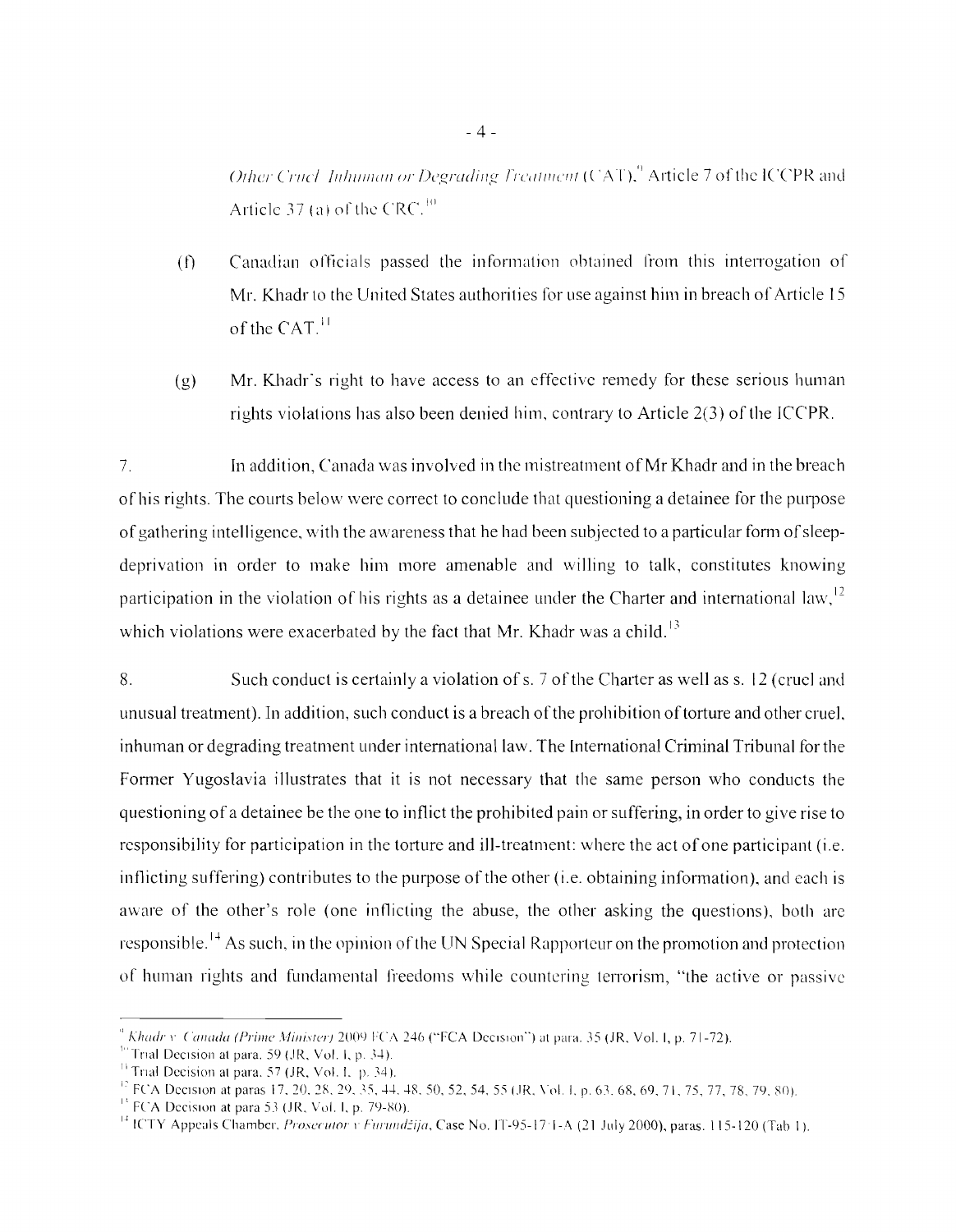participation by States in the interrogation of persons held by another State constitutes an internationally wronglul act if the State knew or ought to have known that the person was facing a real risk of torture or other prohibited treatment, including arbitrary detention."<sup>15</sup> Canada's knowledge (actual or constructive) of the mistreatment of Mr. Khadr is sufficient to trigger s. 7 liberty and security of the person interests.

9. Second, the Federal Court of Appeal found as a fact ifthe government were to ask for Mr. Khadr's repatriation, there was a reasonable chance that Mr. Khadr would be released; specifically noting, for example, that "the United States has complied with the requests from all other western countries for the return of their nationals from detention in the prison at Guantánamo Bay."<sup>16</sup> In this way, there is a sufficient causal connection between the government's refusal to seek repatriation and the continued deprivation of Mr. Khadr's liberty in GTMO. Amnesty invites this Honourable Court to conclude that the liberty and security interests are engaged in this case.

### B) The Principles of Fundamental Justice include the Rules of Natural Justice

10. When a citizen detained abroad asks the govemment to take steps to repatriate him/her, it is submitted that s. 7 requires that the government consider the request in accordance with the rules of natural justice. Contrary to the submissions ofthe Appellants, the rules of natural justice create a "duty on the part of the executive to consider a repatriation request" in a fair manner.<sup>17</sup>

11. In this case, the jurisdiction of the Crown to consider and decide Mr. Khadr's repatriation request arises from the Royal Prerogative, not statute. It is undoubted that the Crown has the ability to make representations to a foreign state asking for a detained Canadian citizen to be released. This jurisdiction comes within the prerogative over foreign affairs, which has been described as follows:

<sup>&</sup>lt;sup>15</sup> "Report to the Special Rapporteur on the promotion and protection of human rights and fundamental freedoms while countering terrorism," UN Doc. A/HRC 10/3 (4 February 2009), para 53-4 (Tab 11). See also House of Lords House of Commons Joint Committee on Human Rights, *Allegations of UK Complicity in Torture*. Twenty-third Report of Session 2008 *09*. HL Paper 152 HC 230. 4 August 2009 (London: The Stationery Office Limited), p. 3.12-19 (Tab 9).

 $^{16}$  JR, Vol. IV, p. 534 (Robertson Affidavit at Exhibit L, para. 37). FCA Decision at para 69 (JR, Vol. 1, p. 85).

<sup>&</sup>lt;sup>17</sup> See Appellants' Factum at para 88 and 92.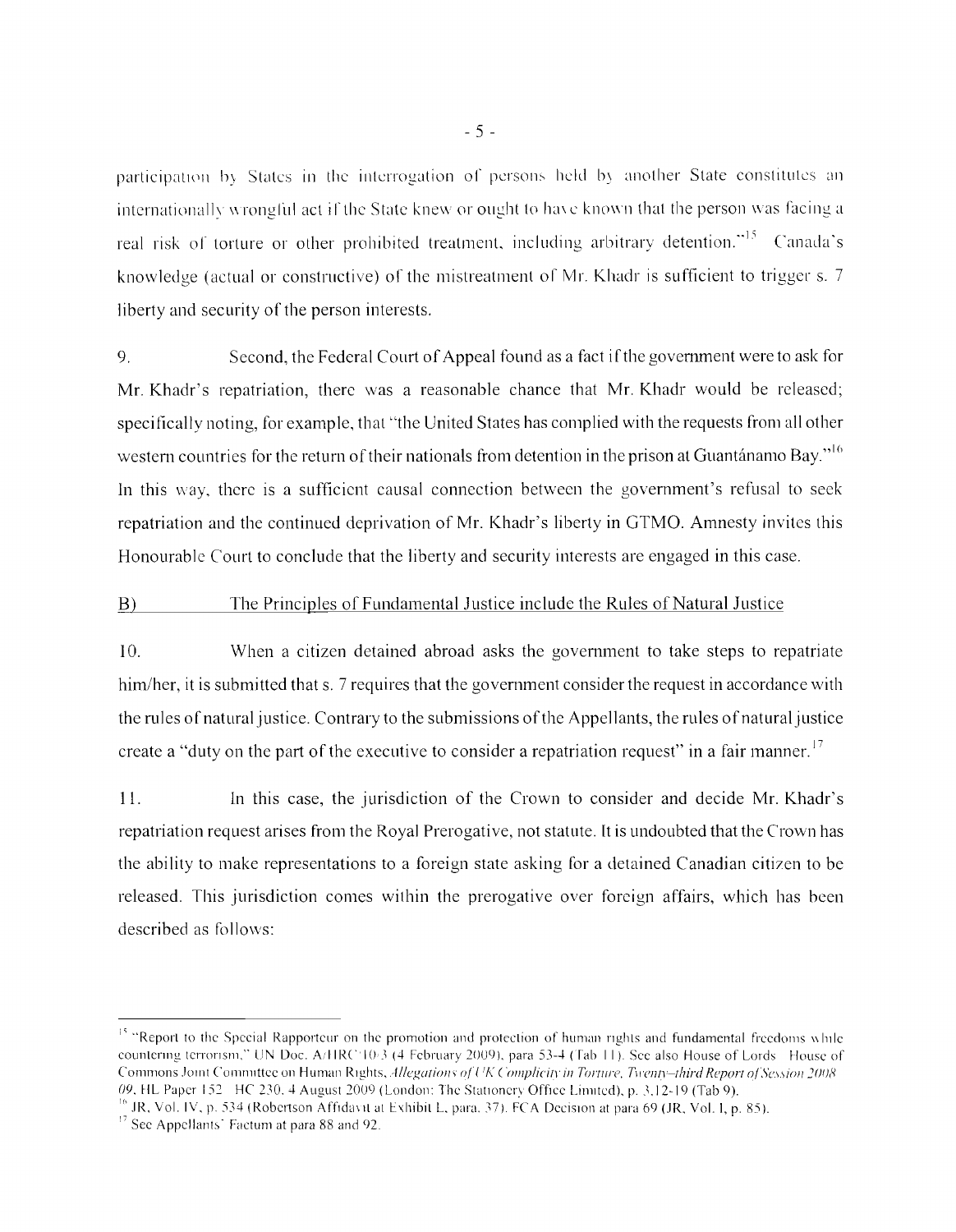The prerogative extends to the 'whole catalogue of relations  $\overline{w}$  ith foreign nations', such as making treaties, declaring  $\hat{w}$  ar and making peace, instituting hostilities that fall short of war (as with the Falkland Islands, the Gulf campaign and Afghanistan), the recognition of foreign states, sending and receiving ambassadors, issuing passports and granting diplomatic protection to British citizens abroad.<sup>18</sup>

12. At one time, courts would not review the exercise of prerogative powers, but this is no longer the case. Now, either under the common  $law<sup>19</sup>$  or the Charter,<sup>20</sup> the courts can review the exercise of prerogative powers, including on procedural fairness grounds. <sup>21</sup>

13, 11 is settled law that the "principles of fundamental justice" protected in s. 7 of the Charter include the rules of natural justice (or procedural fairness).22 **In** this case, there are two factors that suggest that a high level of procedural fairness is owed to Mr. Khadr.<sup>23</sup> The first factor is the role of the decision in the scheme. In this case, there is no statutory scheme. There is no procedure. There is no right of appeal. Subject to judicial review, the decision of the Crown is final. This suggests a high degree of procedural fairness is required. The second factor is the importance of the decision. The decision to seek repatriation of a citizen detained abroad could lead to that citizen's release or transfer to a Canadian penal institution. As such, the decision concerns a citizen's liberty and security of the person. This too suggests that a high degree of procedural fairness is required. <sup>24</sup>

14. Where a citizen requests repatriation, the rules of natural justice (as a principle of fundamental justice) require at least two important procedural rights. First, the detained citizen requesting repatriation must be informed of the case to be met.<sup>25</sup> In this case, Amnesty contends that Mr. Khadr was owed the basic right that the govemment would fairly consider his request for repatriation. Due to the severe limits on Mr. Khadr's freedom, he was also entitled to know what the

 $\rm {}^{18}$  AW Bradley and KD Ewing, Constitutional and Administrative Law. 13th ed. (Harlow, England: Longman) at p. 310 (Tab 5).

<sup>&</sup>lt;sup>1'</sup> *De Smith's Judicial Review*, 6th ed. (London: Sweet & Maxwell, 2007) at p. 125-128 (Tab 8).

 $^{20}$  Operation Dismantle v. The Queen, [1985] I S.C.R. 441(ABA)  $^+$ 

<sup>&</sup>lt;sup>21</sup> Donald Brown and John M Evans, *Judicial Review of Administrative Action in Canada*, Vol. 3, loose leaf (Toronto: Canvasback, 2008) at §13:1110 (Tab 6).

 $^{22}$  Suresh at para. 113 (RBA Tab 52).

 $2^2$  *Suresh* at para. II 5(RBA Tab 52).

 $\degree$  Suresh at para. 115, 117-8 (RBA Tab 52).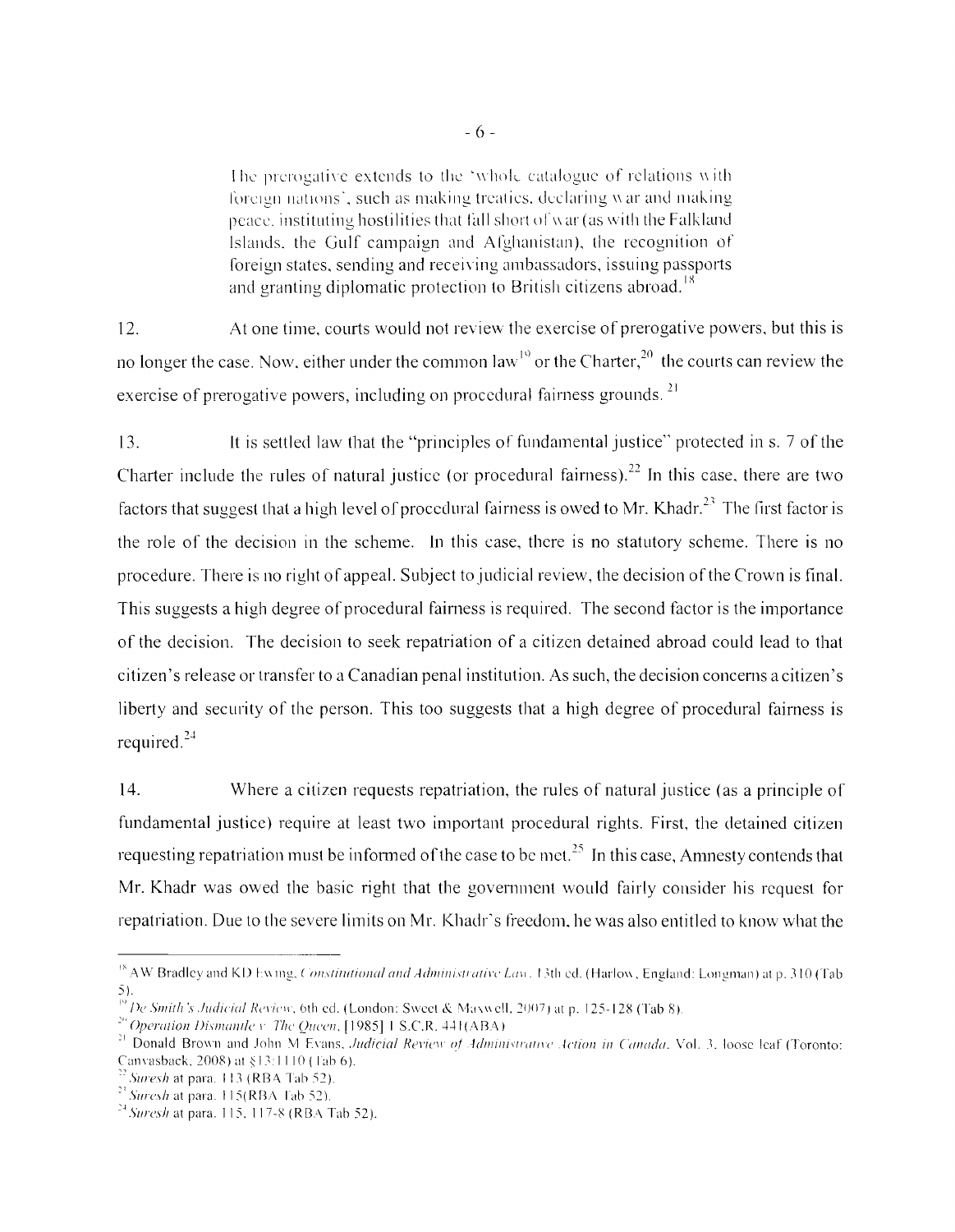government would consider in making its decision (i.e. the "case to be met"). He should have been provided with documents considered by the government. He should have been able to respond to this information. Procedural fairness does not demand a full oral hearing, but it does require a right to be heard. This was not afforded to Mr. Khadr; thus it is a breach of the rules of natural justice protected in s. 7.

15. Second, the detained citizen is entitled to adequate written reasons respecting his/her request for repatriation.<sup>26</sup> The reasons must set out the chain of reasoning and the findings of fact on which the decision is based. With respect to each important conclusion of fact, law and policy, the reasons should answer the question, "Why did the tribunal reach that conclusion?"<sup>27</sup> It is submitted that in assessing the adequacy of the reasons, this Honourable Court should considcr the profound importance and significant impact of the decision on Mr. Khadr.

 $16.$  It is very difficult to identify with any certainty the precise reasons for the govemment's refusal to seek Mr. Khadr's repatriation. The govenunent's position has been primarily stated in response to questions during press conferences and media scrums or in the House of Commons, rather than in clear communications to Mr. Khadr himself. It is difficult to determine what. if anything, actually constitutes specific reasons for the decision as opposed to political posturing about the case and the issues it represents. Among other factors, the govemment has referred to the fact that Mr. Khadr faces serious criminal charges and that legal process is still unfolding in the United States and that Canada wants to be seen as a country that responds forcefully to terrorism. References to the grave human rights violations he experiences have been vague at best. The decision and relatcd reasons that the Federal Court relies on in this case are as follows:

> On July 10, 2008, following the release of the decision of Justice Mosley discussed above, as well as the information about Canadian involvement in the imposition of sleep deprivation techniques on Mr. Khadr, *a journalist asked Prime Minister Stephen Harper III: Whether he would be requesting Mr. Khadr's repatriation to Canada. The Prime Minister said: "The answer is no, as I said the former*

<sup>&</sup>lt;sup>25</sup> Suresh at para. 122 (RBA Fab 52). See also Brown and Evans at  $\S12:5211$  (Tab 6).

 $\frac{26}{3}$ *Suresh* at para. 126 (RBA Tab 52).

<sup>&</sup>lt;sup>27</sup> Brown & Evans at 12:5310 (Tab 6). Sara Blake, Administrative Law in Canada, 4th ed. (Markham: LexisNexis, 2006) at p. 90 (Tab 4).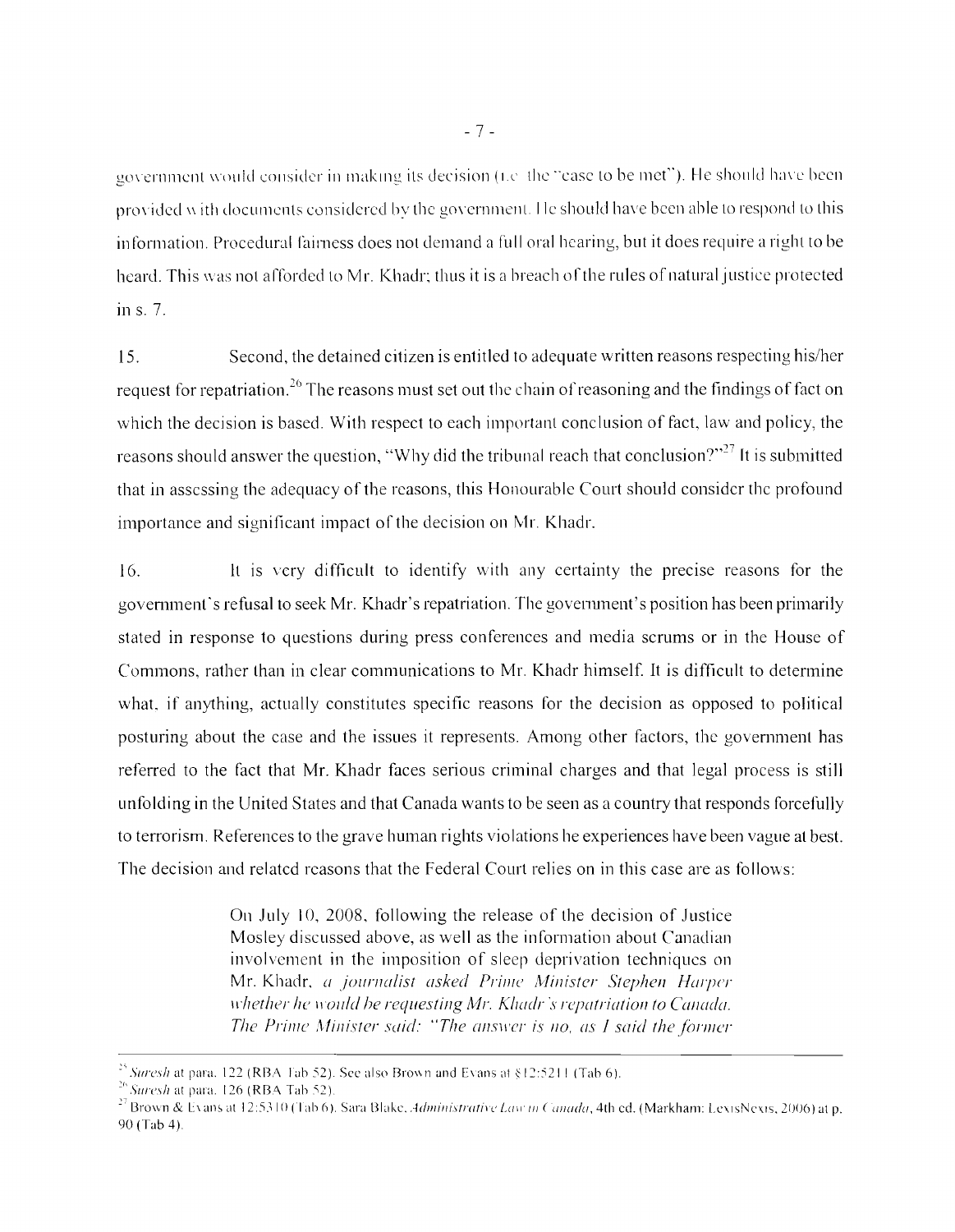Government, in our Government with the notification of the Minister of Justice had considered all these issues and the situation remains the same. ... [W]e keep on looking for [assurances] of good treatment of Mr. Khadr."<sup>23</sup>

 $17<sub>1</sub>$ Mr. Khadr should have reasons that allow him to know why the government prefers that he remain in GTMO and why the government considers the steps they have taken, such as the welfare visits he has received, to be a sufficient alternative to requesting his repatriation. Amnesty does not suggest that adequate reasons must be lengthy reasons, but at a minimum the reasons must be responsive and provide Mr. Khadr justification as to why his request for repatriation was denied.

18. Further, the reasons must specifically address the numerous breaches of international human rights law which are the basis of the repatriation request. Where internationally protected human rights are engaged, there must be a clear indication as to how the decision will conform to Canada's international human rights obligations and assist in rectifying the violations that have occurred. This is wholly absent in this case.

19. In the end, no detained citizen should have to learn his/her fate because a journalist happened to pose a question to the Prime Minister. The principles of fundamental justice require more. They require that the repatriation request be treated seriously and fairly and with due regard for Canada's international human rights obligations. This is wanting in this case.

### Substantive Review and the Issue of Remedy  $\mathcal{C}$

20. Amnesty supports the s. 24 order which requires the Appellants to take steps to secure Mr. Khadr's release. Amnesty supports the duty to protect, but makes no submissions in this regard. Instead, Amnesty offers an alternative argument to justify the s. 24 order should the duty to protect be rejected by this Honourable Court.

 $21$ Amnesty submits that s. 7 and the rules of natural justice allow a court to review the merits of the exercise of the Royal Prerogative within the "standard of review" framework established in *Dunsmuir*.<sup>29</sup> The standard of review would be reasonableness; thus it would afford

<sup>&</sup>lt;sup>28</sup> Trial Decision at para 36 (JR, Vol. I, p. 25).

<sup>&</sup>lt;sup>29</sup> Dunsmuir v. New Brunswick, [2008] 1 S.C.R. 190 (ABA).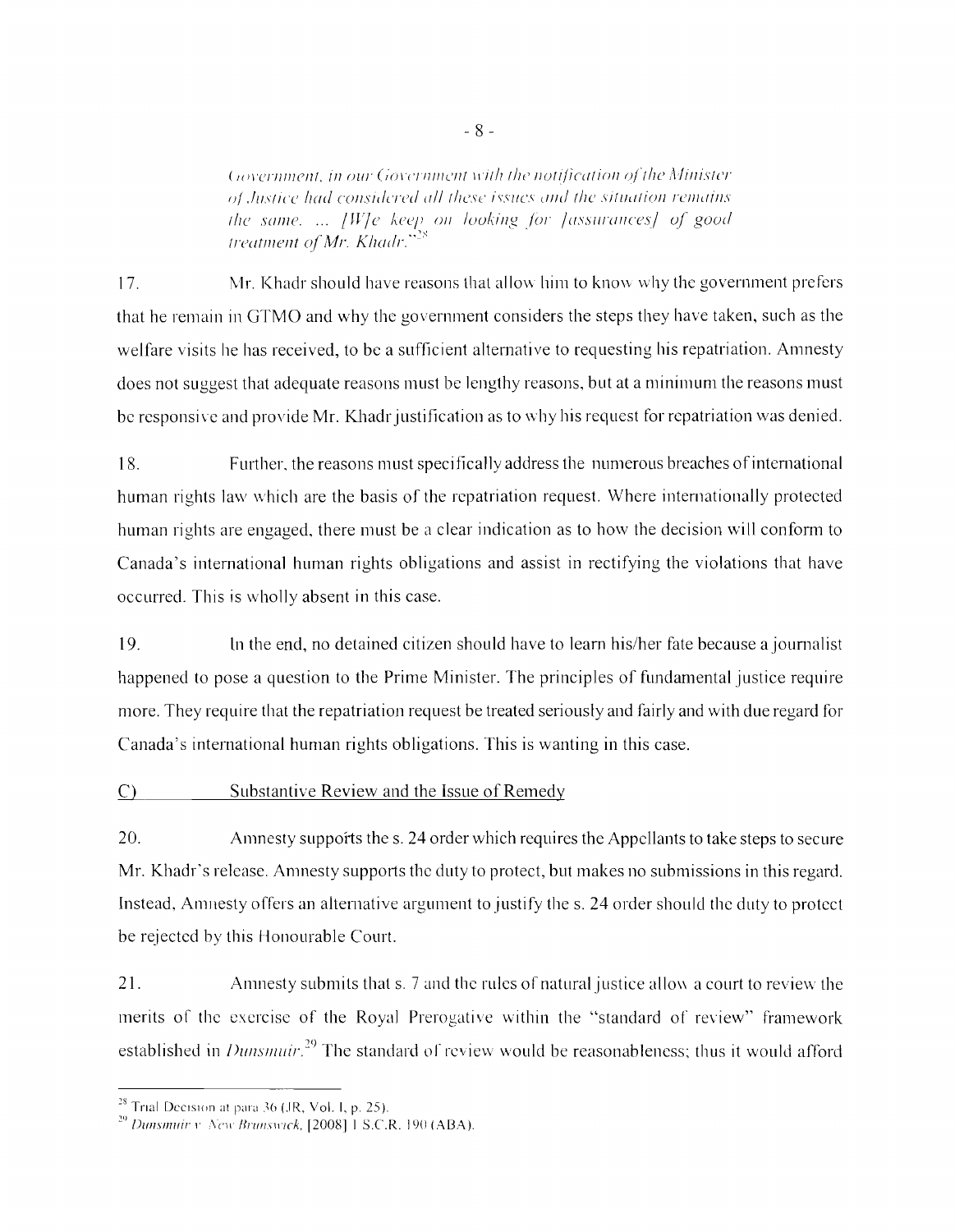significant deference to executive decision making. However, the court would retain a meaningful tool to review these decisions to ensure that the decision is "exercised in a manner that is within a reasonable interpretation of the margin of manoeuvre" permissible by the common law and "consistent with the Canadian Charter of Rights and Freedoms."<sup>30</sup>

Amnesty further submits that a deferent standard of this nature must not be applied in 22. a manner that would deprive a victim of human rights violations, such as participation in violations of the prohibition of torture and other ill-treatment, of his or her right under international law to an effective remedy.

23. It is submitted that on the merits, the decision not to seek Mr. Khadr's repatriation is unreasonable. Canada has known about, and participated in, violations of the prohibition of torture and ill-treatment against Mr. Khadr. Canada was aware of his request to come home since at least 2005. What reasons for denying the request can be gleaned from the government's public statements, as noted above, are inadequate. Where there are serious human rights abuses which have not been and do not appear likely to be remedied, it is unreasonable not to seek a citizen's repatriation even where that citizen is facing criminal charges, especially where the criminal legal process in question does not fully comport with international standards. No one should be deprived of their basic human rights for an indefinite period (here now 7 years) awaiting trial.

24. The issue becomes remedy. This Honourable Court should quash the decision made by the government. However, where Charter rights are implicated, s. 24 allows the court to make a *mandamus*-like order for Canada to request for Mr. Khadr to come home. Other interveners have made submissions on the scope of s. 24 of the Charter as it applies to this case. Amnesty supports these submissions and emphasises that the right to an effective remedy under international human rights law is a broad one and can encompass diverse forms of relief, including the taking of measures to bring ongoing violations to an end.<sup>31</sup> In addition, violations of peremptory norms of international law, including the prohibition of torture, impose particular obligations on states not to recognise the

<sup>&</sup>lt;sup>30</sup> Baker v. Canada (Minister of Citizenship and Immigration), [1999] 2 S.C.R. 817 (RBA) at para 53.

<sup>&</sup>lt;sup>31</sup> ICCPR Article 2 (RBA Tab 61) and Human Rights Committee, General Comment 31, CCPR C 21/Rev. L Add. 13 (26 May 2004) paras 15-19 (1ab 10). CAT Article 14 (RBA Tab 58) and Committee against Torture General Comment 2, CAT/C/GC/2 (24 January 2008) para 3 (Tab 7)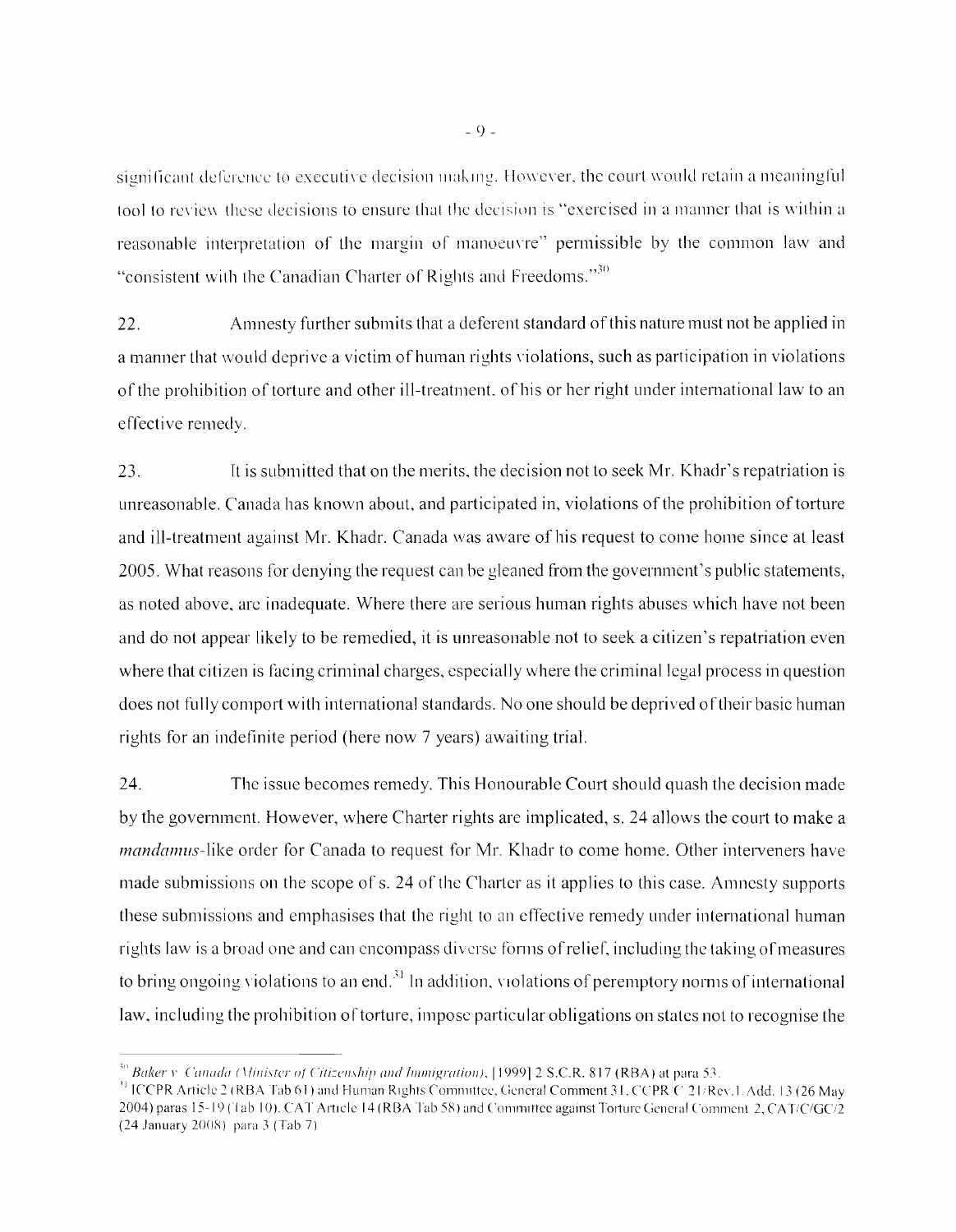situation as legal and to cooperate to bring the situation to an end. $^{32}$  Diplomatic representations can be important in all these respects.<sup>33</sup> It has also been recognised that "return to one's place of residence" can also be part of an effective remedy.<sup>34</sup> It is submitted that repatriation of Mr. Khadr would be part of an effective remedy for the human rights violations Mr. Khadr has suffered in the past and indeed for those he continues to suffer, and for Canada formally to request repatriation would be an important step in the direction of a full remedy.

25. In sum, upholding the decision of the majority of the Court of Appeal to leave the Order of Justice O'Reilly undisturbed would accord with all of these considerations, and Amnesty submits this Honourable Court should do so.

### **COSTS** IV.

Amnesty does not seek costs and should not be subject to pay costs to any party. 26.

### **ORDER SOUGHT** V.

27. Amnesty invites this Honourable Court to dismiss the appeal; and grant Amnesty leave to make oral submissions not exceeding 15 minutes in length.

# ALL OF WHICH IS RESPECTFULLY SUBMITTED this 19<sup>th</sup> day of October, 2009

## THOMPSON DORFMAN SWEATMAN LLP

Per:

**SACHA R. PAUL** Counsel for Amnesty International (Canadian Section, English Branch) Per:

**VANESSA GRUBEN Assistant Professor** University of Ottawa, Faculty of Law

Per:

MICHAEL BOSSIN (Ottawa-Centre) **Community Legal Services** 

<sup>&</sup>lt;sup>32</sup> Articles 40 and 41 of the "Articles on the Responsibility of States for internationally wrongful acts", UN General Assembly resolution 56 83 (Annex), 28 January 2002 (Tab 2).

See Human Rights Committee, General Comment No. 31, para. 2 (Tab 10): "To draw attention to possible breaches of Covenant obligations by other States Parties and to call on them to comply with their Covenant obligations should, far from being regarded as an unfriendly act, be considered as a reflection of legitimate community interest."

<sup>&</sup>lt;sup>34</sup> "Basic Principles and Guidelines on the Right to a Remedy and Reparation for Victims of Gross Violations of International Human Rights Law and Serious Violations of International Humanitarian Law," General Assembly resolution 60/147, 21 March 2006, para. 19 (Tab 11).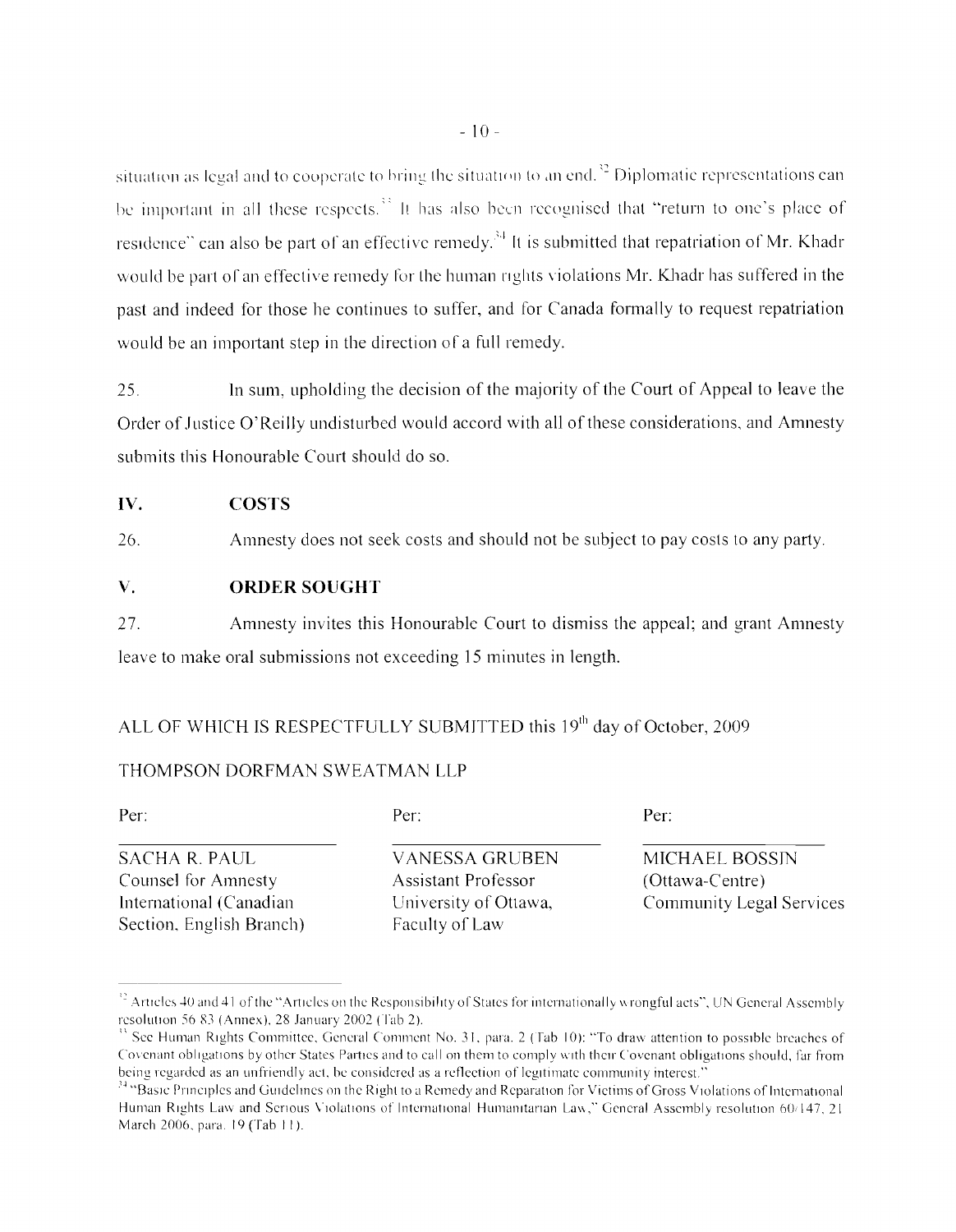# **\"I. TABLE or .\t'TIIORITIES**

# **Case Cited Paragraph No(s).** Paragraph No(s).

| <b>AUTHORITY</b>                                                                | <b>PARA</b> |
|---------------------------------------------------------------------------------|-------------|
| Baker v. Canada (Minister of Citizenship and Immigration), [1999] 2             | 21          |
| S.C.R. 817                                                                      |             |
| Canada v. Khadr, [2008] 2 S.C.R. 125                                            | 6           |
| Dumsmuir v. New Brunswick, [2008] 1 S.C.R. 190                                  | 21          |
| Hicks v. Ruddock, [2007] FCA 299                                                | 6           |
| Khadr v. Canada (Prime Minister), 2009 FC 405                                   | 6, 16       |
| Khadr v. Canada (Prime Minister) 2009 FCA 246                                   | 6, 7, 9     |
| Operation Dismantle v. The Queen, [1985] 1 S.C.R. 441; [1985] S.C.J.<br>No. 22  | 12          |
| <i>Prosecutor v. Furundžija</i> , Case No. IT-95-17/1-A (21 July 2000),         | 8           |
| Suresh v. Canada (Minister of Citizenship and Immigration), [2002] 1<br>S.C.R.3 | $6, 13-15$  |

# **Treaties and Other International Instruments Cited**

| Convention Against Torture and Other Cruel, Inhuman and Degrading $\vert 6, 24 \vert$ |  |
|---------------------------------------------------------------------------------------|--|
| Treatment or Punishment, Can. T.S. 1987 No. 36                                        |  |
| Convention on the Rights of the Child, Can. T.S. 1992 No. 3                           |  |
| Geneva Convention Relative to the Treatment of Prisoners of War, 75   6               |  |
| U.N.T.S. 135, Can. T.S. 1965 No. 20                                                   |  |
| International Covenant on Civil and Political Rights, 999 U.N.T.S. 171   6, 24        |  |

# **Authors and Additional Materials Cited**

| "Articles on the Responsibility of States for internationally wrongful<br>acts", UN General Assembly resolution 56/83 (Annex), 28 January<br>2002.                                                                                                               | 24         |
|------------------------------------------------------------------------------------------------------------------------------------------------------------------------------------------------------------------------------------------------------------------|------------|
| "Basic Principles and Guidelines on the Right to a Remedy and<br>Reparation for Victims of Gross Violations of International Human<br>Rights Law and Serious Violations of International Humanitarian Law,"<br>General Assembly resolution 60/147, 21 March 2006 | 24         |
| Sara Blake, Administrative Law in Canada, 4th ed. (Markham:<br>LexisNexis, $2006$ )                                                                                                                                                                              | -15        |
| AW Bradley and KD Ewing, Constitutional and Administrative Law,<br>13th ed. (Harlow, England: Longman)                                                                                                                                                           | -11        |
| Donald Brown and John M Evans, Judicial Review of Administrative<br>Action in Canada, Vol. 3, loose leaf (Toronto: Canvasback, 2008).                                                                                                                            | 12, 14, 15 |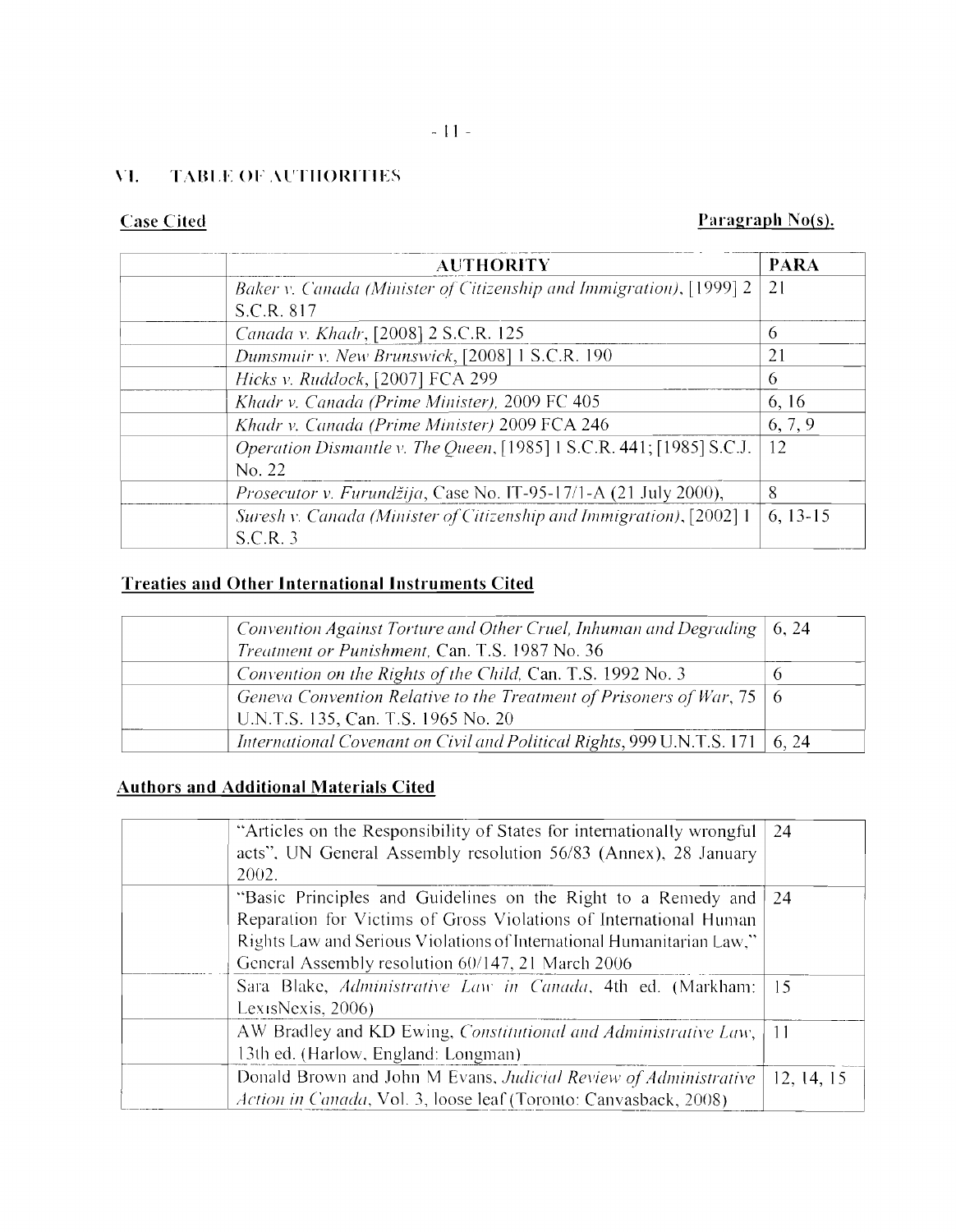|  | Committee against Torture General Comment 2, CAT/C/GC 2 (24 24                                                                                  |     |  |  |
|--|-------------------------------------------------------------------------------------------------------------------------------------------------|-----|--|--|
|  | January 2008)                                                                                                                                   |     |  |  |
|  | De Smith's Judicial Review, 6th ed. (London: Sweet & Maxwell, 2007).<br>-12<br>House of Lords / House of Commons Joint Committee on Human<br>-8 |     |  |  |
|  |                                                                                                                                                 |     |  |  |
|  | Rights, Allegations of UK Complicity in Torture, Twenty-third Report                                                                            |     |  |  |
|  | of Session 2008-09, HL Paper 152 / HC 230, 4 August 2009 (London:                                                                               |     |  |  |
|  | The Stationery Office Limited)                                                                                                                  |     |  |  |
|  | Rights Committee,<br>General<br>31.<br>Human<br>Comment                                                                                         | -24 |  |  |
|  | CCPR/C/21/Rev.1/Add. 13 (26 May 2004)                                                                                                           |     |  |  |
|  | "Report to the Special Rapporteur on the promotion and protection of $\vert 8 \rangle$                                                          |     |  |  |
|  | human rights and fundamental freedoms while countering terrorism,"                                                                              |     |  |  |
|  | UN Doc. A/HRC/10/3 (4 February 2009)                                                                                                            |     |  |  |